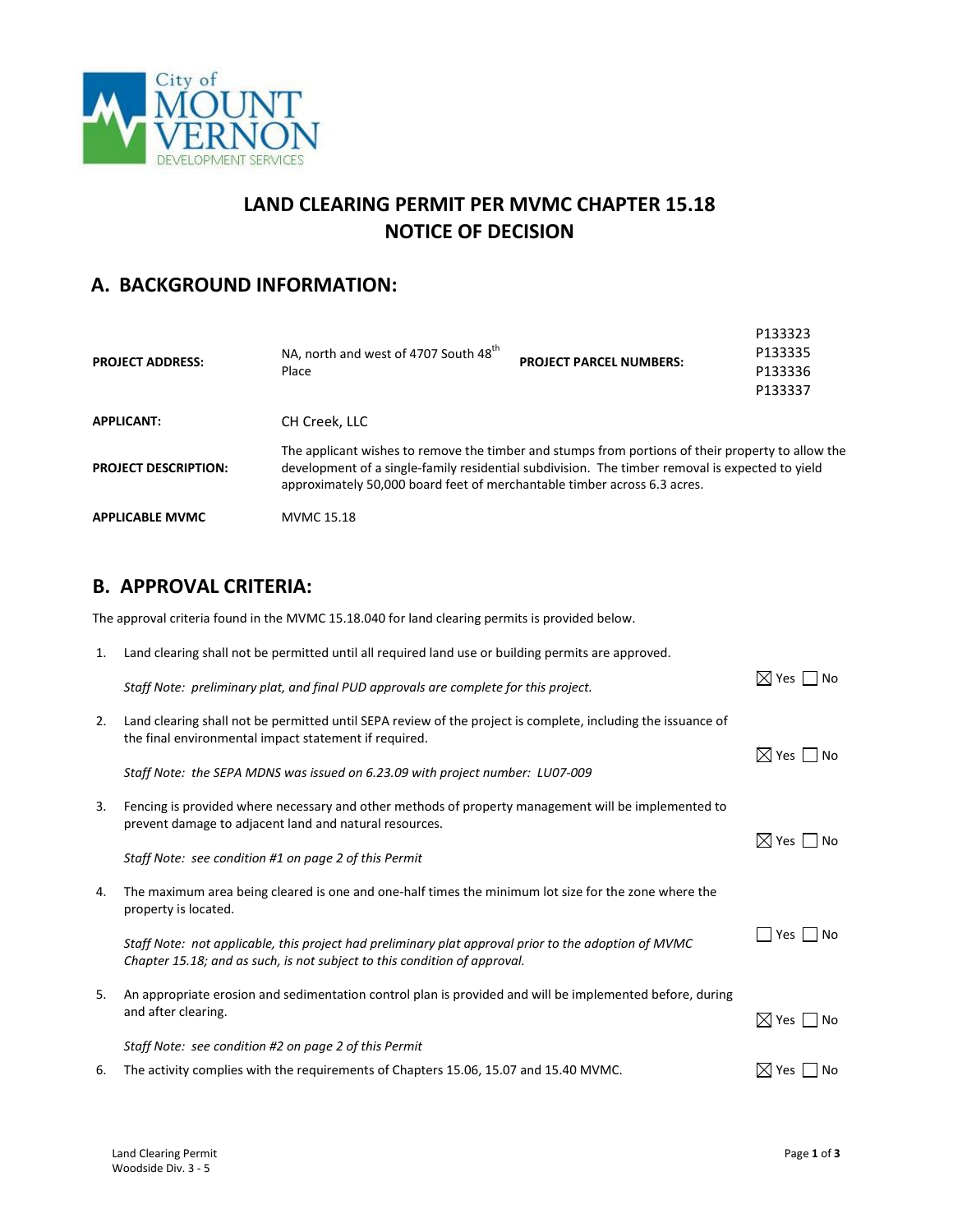### **C. DECISION & CONDITIONS:**

The Land Clearing Permit for Woodside Divisions 3 to 5 Land Clearing, file number: PL17-013 has been **APPROVED** by the Development Services Department subject to compliance with the standards of the Mount Vernon Municipal Code and the following specific requirements placed on this action that allow this permit to be issued:

- 1. Prior to initiating any clearing activities on the site, trees to be protected and preserved shall be protected from potentially damaging activities as follows. Once the following tree protection measures are in place the DS inspector will complete an inspection of these measures to ensure compliance. No clearing activities can commence until the DS inspector has approved the tree protection measures below.
	- a. Trees to be left on the subject site, along with their associated critical root zones, shall be identified and fenced. The critical root zone surrounding each tree that will remain on the site shall also be identified. The critical root zone is defined as an areas that is no less than the area of a circle with a radius that extends one foot out from the tree for every inch of trunk DBH or the area of a circle with a radius extending from a tree's trunk to a point no less than the end of the tree's longest branch, whichever is greater.
	- b. Three inches of composted woodchips shall be placed over the critical root zone of the trees to be retained. The purpose of this is to retain moisture, increase organic matter, and visually establish the critical root zone.
	- c. The protective fence surrounding the trees to be left on the site along with their above-described critical root zones shall be a minimum of four feet high and may be higher if needed to ensure clear visual delineation. Chain-link fence fastened to steel stakes/posts driven securely into the ground shall be required to discourage easy movement. Chain-link fence is not required along the entire length of proposed roadways.
- 2. Prior to initiating any clearing activities on the site the applicant shall have the CEDD Engineering Division approve the stormwater control BMPs to be utilized on this site. The BMPs shall be in compliance with DOE Stormwater Manual and all other stormwater regulations adopted by the City. The applicant shall be required to comply with all conditions of approval that the Engineering Division places on the proposed clearing activities that ensure compliance with the DOE Stormwater Manual and the MVMC.
- 3. With regard to the tree protection and critical root zones that are required to be protected throughout the clearing activities; the following additional conditions shall apply:
	- a. The tree/CRZ protection fence shall remain in place until the city authorizes removal or final plat approval whichever occurs first.
	- b. No clearing, grading, filling, or other development activities shall occur within the tree protection areas.
	- c. No vehicles, construction materials, fuel, or other materials shall be placed in tree protection areas.
	- d. No nails, rope, cable, signs, or fencing shall be attached to any tree within the tree protection areas.
	- e. The grade within the tree protection area shall not be altered.
	- f. No impervious surface shall be installed within the tree protection area.
	- g. Utility trenches shall be located outside of the tree protection area. Boring or tunneling under the critical root zone may be considered an alternative but shall require advanced written approval from the city.
- 4. Dust from clearing activities shall be minimized at all times. Impervious surfaces on or near the construction area shall be swept, vacuumed, or otherwise maintained to suppress dust entrainment. Any dust suppressants used shall be approved by the director or designee. Petrochemical dust suppressants are prohibited. Watering the site to suppress dust is also prohibited unless it can be done in a way that keeps sediment out of the drainage system.
- 5. Native soil (duff and topsoil) shall be stockpiled and reapplied to cleared areas.

aveel

**Rebecca Lowell, Senior Planner Development Services Department**

February 24, 2017

**Date**